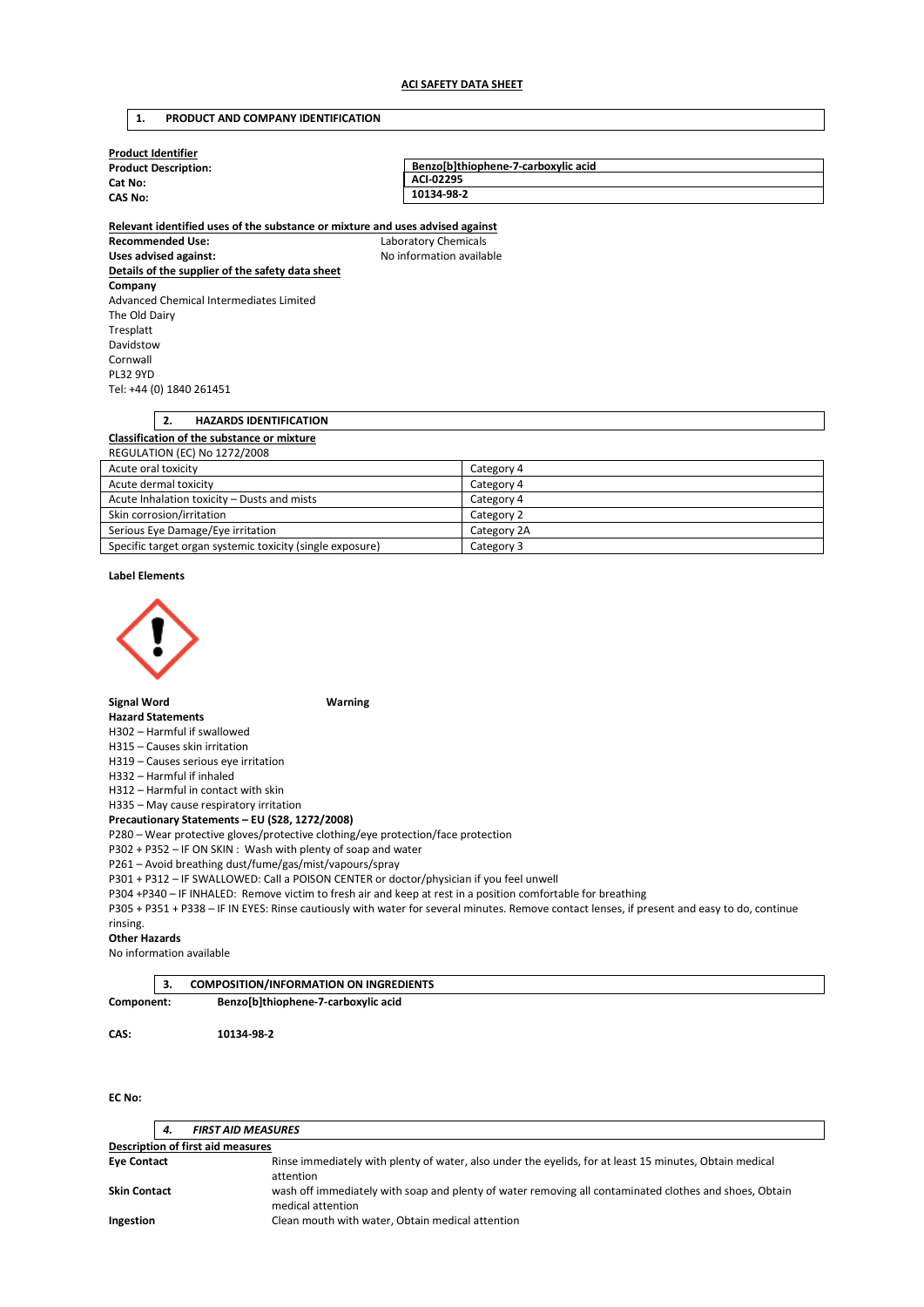Inhalation **Remove from exposure, lie down.** Move to fresh air if breathing is difficult, give oxygen if not breathing, give artificial respiration, Obtain medical attention

### **5. FIRE-FIGHTING MEASURES**

#### **Extinguishing media**

**Suitable Extinguishing Media** 

Water spray Carbon dioxide (CO2) Dry chemical foam

**Extinguishing media which must not be used for safety reasons** 

No information available **Special hazards arising from the substance or mixture** 

Thermal decomposition can lead to release of irritating gases and vapours

**Advice for fire-fighters** 

As in any fire, wear self-contained breathing apparatus pressure-demand, MSHA/NIOSH (approved or equivalent) and full protective gear.

**6. ACCIDENTAL RELEASE MEASURES** 

**Personal precautions, protective equipment and emergency procedures** 

Ensure adequate ventilation

**Environmental precautions** 

Prevent further leakage or spillage if safe to do so

**Methods and material for containment and cleaning up** 

Sweep up or spillage and collect in suitable container for disposal. Use suitable absorbent if required. Do not let this chemical enter the environment

**7. HANDLING AND STORAGE** 

## **Precautions for Safe Handling**

Avoid contact with skin and eyes. Do not breath dust. Do not breath vapours or spray mist. Do not ingest **Conditions for Safe Storage, including and incompatibilities** 

Keep in a dry, cool and well-ventilated place. Keep container tightly closed.

**8. EXPOSURE CONTROLS/PERSONAL PROTECTION** 

**Control Parameters Exposure limits Exposure limits Not applicable** . **Derived No Effect Level (DNEL)** No information available **Predicted No Effect Concentration** No information available **(PNEC)** 

**Exposure Controls** 

**Engineering Measures** Ensure adequate ventilation, especially in confined areas. Ensure that eyewash stations and safety showers are close to workstation location.

# **Personal Protective Equipment**

- 1. **Eye protection Goggles** 
	-

**2. Hand protection Protective gloves**<br> **3. Skin and body protection Wear appropriate 3. Skin and body protection** Wear appropriate protective gloves and clothing to prevent skin exposure **4. Respiratory protection** Follow the OSHA respirator regulations found in 29 CFR 1910.134 OR European Standard EN 149. Use a NIOSH/MSHA or European Standard EN 149 approved respirator if exposure limits are exceeded or if irritation or other symptoms are experienced.

**Environmental Exposure Controls No information available** 

**Hygiene Measures** Handle in accordance with good industrial hygiene practice

#### **9. PHYSICAL AND CHEMICAL PROPERTIES**

| <b>Physical State</b>      | solid   |
|----------------------------|---------|
| Appearance                 | Beige   |
| <b>Boiling Point/Range</b> |         |
| <b>Melting Point/Range</b> |         |
| <b>Flash Point</b>         |         |
| <b>Molecular Formula</b>   | C9H6O2S |
| <b>Molecular Weight</b>    | 178.21  |
|                            |         |

### **10. STABILITY AND REACTIVITY**

**Reactivity Chemical Stability**  Stable under normal conditions **Possibility of Hazardous Reactions**  Hazardous Polymerization Noinformation available Hazardous Reactions **No information available Conditions to Avoid**  Incompatible products. Heat. **Incompatible Materials** 

Acids, bases, strong oxidizing agents, strong reducing agents,